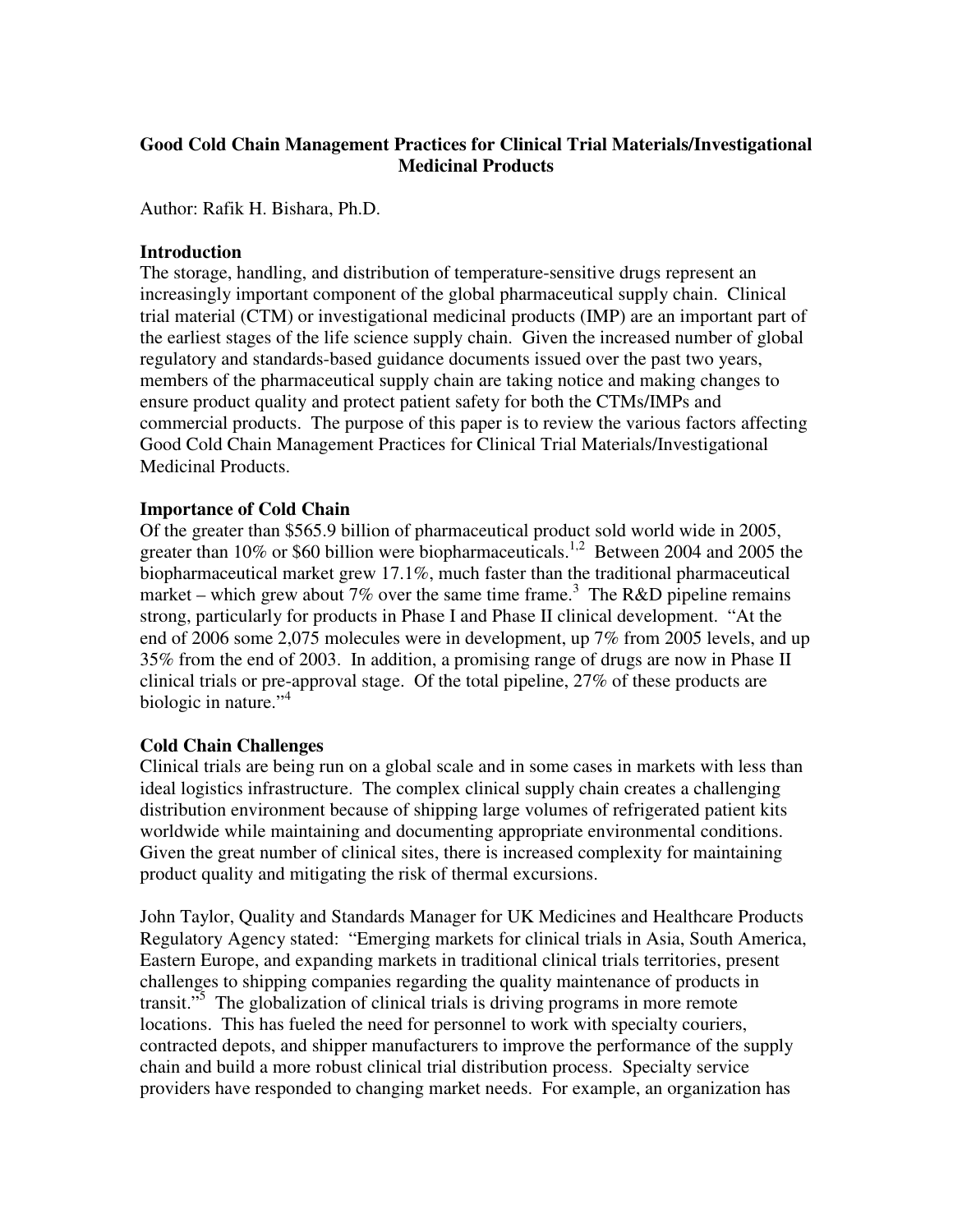developed Cold Chain Specialist positions within its Clinical Services. "These personnel work with courier, depots and shipper manufacturers to improve the performance of the supply chain and build a framework of procedures and best practices to drive down the out of specification results."<sup>6</sup>

Further support of these points has been discussed: "One of the most significant factors affecting the potency of medicinal agents is the ability to maintain them in controlled environments." "Maintaining the chemical and therapeutic integrity of investigational medicinal products poses special cold chain challenges, since clinical trials require multiple small shipments to as many as 300 study sites worldwide."<sup>7</sup>

## **Impact of Cold Chain Failure on Clinical Trial Material**

Temperature excursions during the storage, handling, or distribution of temperaturesensitive clinical trial material pose significant safety and financial risks.

Cold chain failure may lead to 4 key risks:

- 1. The patient could be administered an unsafe product
- 2. A lack of compliance with global regulatory and standards-based requirements can increase liability
- 3. Thermal variability can lead to inconsistency of results between and within batches
- 4. The shipment can be rejected by the Quality department therefore leading to costly delays – increasing the complexity of trial management<sup>8</sup>

## **Service Providers and Partners**

Many clinical trials include the shipping, distribution, and delivery of temperaturesensitive articles whether it is the study drug, the clinical specimens, or the ancillary supplies. As such, cold chain pre-qualified packaging plays a critical role in safely and effectively transporting the temperature-sensitive items shipped in small amounts in high frequency to the clinics. "Vendors have to prove their packaging and insulated container/refrigerant systems provide adequate protection for temperature-sensitive items. As supply chains grow more complex product life cycles decrease and regulatory authorities become increasingly concerned about product integrity during delivery."<sup>9</sup>

In a case history review the author indicated that "sharing the ride" by partnering with a provider of transportation packaging for temperature-sensitive products (TSPs) has given drug manufacturer solutions for clinical trial products and pallets. This is important as unlike commercial shipments of TSPs, the shipment value for clinical trial materials is not a reflection of the value of the product, but it is the ability to deliver the study drug being tested in a way that assures the timely completion of the clinical trial.<sup>10</sup>

Streamlining the clinical trials logistics operations have been the goal of the pharmaceutical manufacturers. In cooperation with worldwide transportation and logistics providers, a closed-loop clinical trials materials supply chain may be established. Services include shipping, warehousing, customs brokerage, logistics management, and a centralized record keeping - ensuring the integrity and traceability of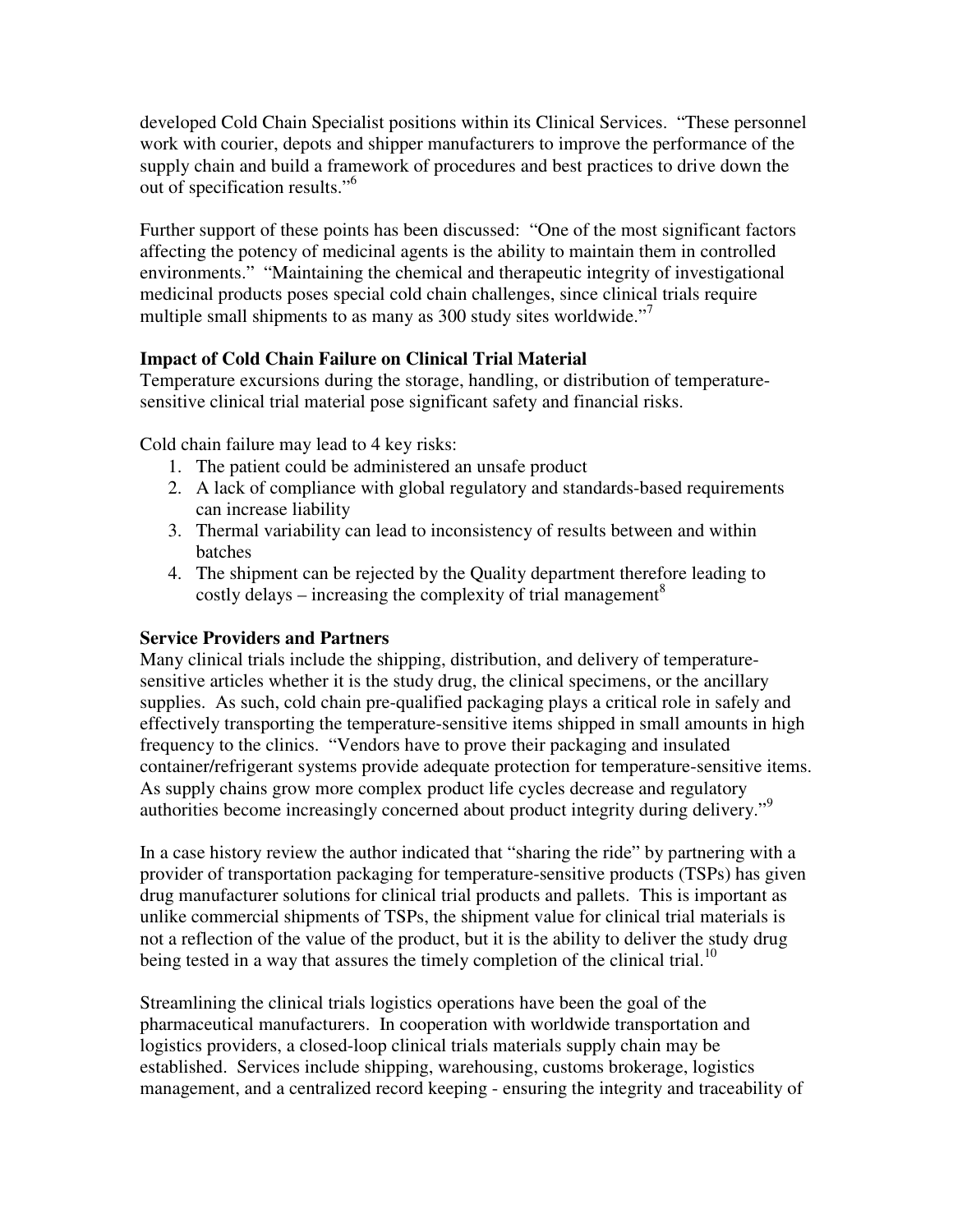the materials in a predictable manner. Temperature-controlled transportation and  $d$  documentation including monitoring capabilities should be included.<sup>11</sup>

Recently, the pharmaceutical industry has progressed from the point of shipping being an afterthought to exact controls on materials/product in-transit and proof of custody at the destination. The pharmaceutical developer/manufacturer is paying attention to temperature and/or physical conditions which may affect the good storage and good distribution practices (GSP/GDP) of their materials/products. Documentation and control for the storage, handling, and distribution of temperature-sensitive goods is most appropriately addressed through a sound shipping qualification. "The cold/frozen chain Shipping Qualification is a process involving integration of the shipping system, the product and the transportation medium/route. The partners in this process: the packaging designer/manufacturers, testing labs, product development scientist, corporate owners of the product, carriers and shipper vendors, mutually work together to produce the best system for the entire cycle of shipping and storage". Further supporting the need for a detailed shipping qualification is fueled by the debate between appropriate shipping and storage temperatures. "For example, some products may be at  $-20^{\circ}C +/-5^{\circ}C$  for storage, but in shipping, -15<sup>°</sup>C to -60<sup>°</sup>C is more realistic. This difference requires supporting data and a transportation control strategy. Temperature monitoring and excursion investigation procedures are the most appropriate methods for documenting quality and the affect of shipping factors of the distribution environment. As a result, Quality Agreements between pharmaceutical manufacturers and their supply chain partners are used to manage the complex process. $12$ 

## **Regulatory Trends**

Four primary regulatory trends have been identified.

- 1. Accountability for the cold chain ultimately resides with the Manufacturer but responsibility is shared across all supply chain partners
- 2. Increased oversight, management, and control of environmental conditions across the entire supply chain
- 3. Increased importance of temperature control and monitoring
- 4. Heightened priority of patient safety with focus on product quality  $^{13}$

Geoffrey Glauser, Former Director of Logistics at Fisher Clinical Services stated: "FDA is focusing more on the supply chain control of pharmaceuticals or biologicals." "The establishment of that control needs to start with clinical materials, the associated known stability data for the drug, and how the manufacturer has maintained the environment throughout the entire supply chain."<sup>14</sup>

## **Global Regulatory and Standards-Based Requirements**

Remaining compliant with global regulatory requirements for the storage, handling, and distribution of clinical trial materials can be a daunting task. While the requirements tend to be similar for both investigational drugs and finished goods, it is imperative to first understand the specific requirements for the countries in which a trial will occur. For example, John Taylor and Ian Holloway from the Medicines and Healthcare Products Regulatory Agency in London state in a recent article: "Organizations shipping clinical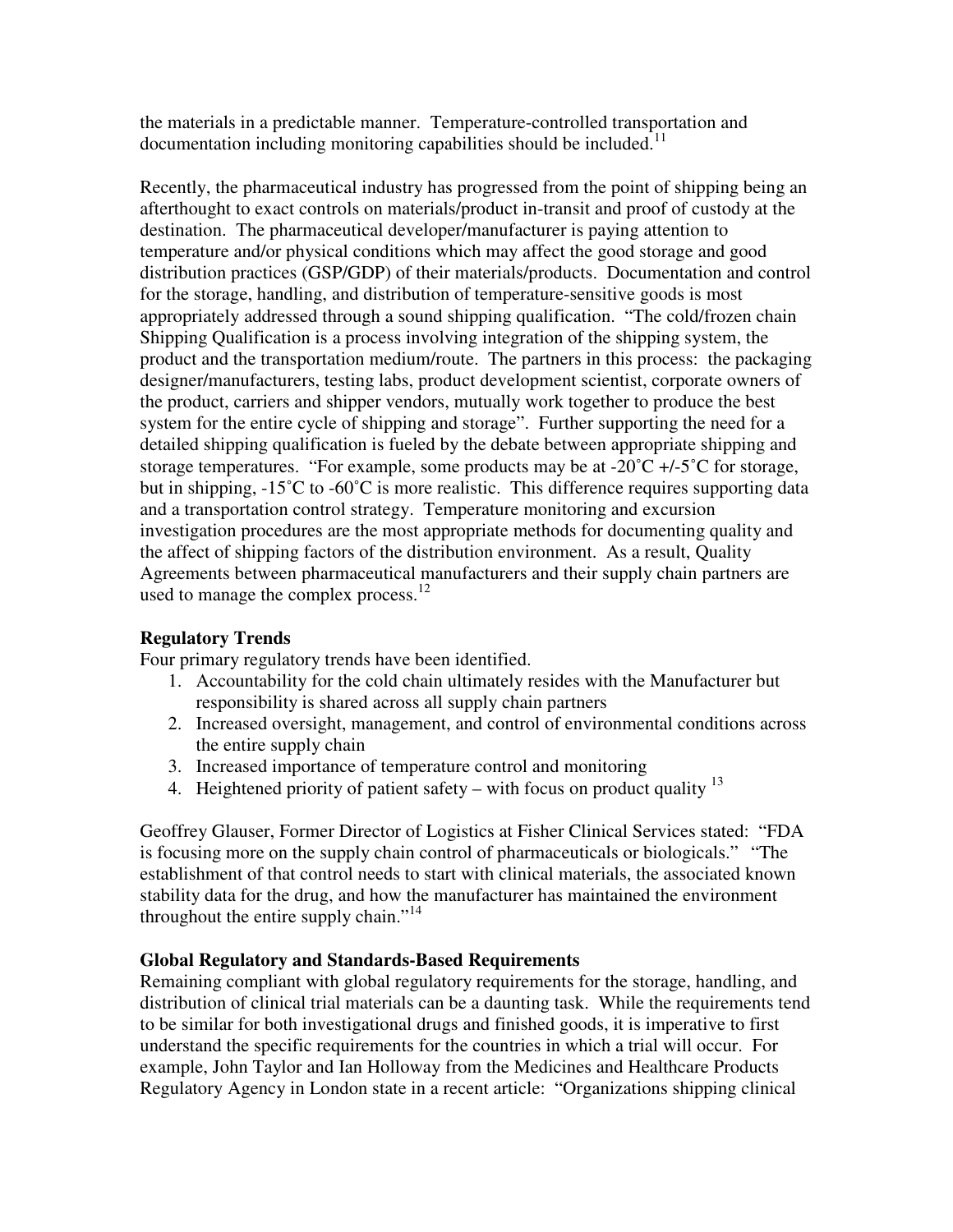trial materials in Europe and within Europe should be aware of the need to comply with relevant standards of good storage and shipping practice. Those standards are the same irrespective of whether the product is for investigational purposes or is a licensed one. In some cases, the need for control is even greater for clinical trial materials because, in early phase studies, the stability of the material may not have been fully established. The redeployment of clinical trial materials to different trial sites can present additional risks to these materials."<sup>15</sup>

The regulations outline that cGMPs apply to the manufacture of clinical trial materials. The preamble No. 49 of the FDA'S 21 CFR part 210 and 211 cGMPs states, "…these cGMP regulations apply to the preparation of any drug product for administration to humans or animals, including those still in investigational stages".<sup>16</sup> ICH Q7A Section 19 (Requirements for the Manufacture of API for clinical supplies) indicates that, "a system should be in place to ensure that information gained during development and the manufacture of APIs for use in clinical trials is documented and available."<sup>17</sup>

The International Conference on Harmonization (ICH) Topic E6 "Good Clinical Practice: Consolidated Guidance" 1997 is a commonly referenced industry document. This guidance was developed by an ICH Expert Working Group and received input from regulatory authorities. ICH E6 has been adopted by the regulatory bodies of the European Union, Japan, and the USA.

Section 5.13 "Manufacturing, Packaging, Labelling, and Coding Investigational Product(s)"  $-$  5.13.2 of ICH E6 states: "The sponsor should determine, for the investigational product(s), acceptable storage temperatures, storage conditions, (e.g., protection from light), storage times, reconstitution fluids and procedures, and devices for product infusion, if any. The sponsor should inform all involved parties (e.g., monitors, investigators, pharmacists, store managers) of these determinations." Furthermore, Section 5.13.3 states: "The investigational product(s) should be packaged to prevent contamination and unacceptable deterioration during transport and storage."

Section 5.14 "Supplying and Handling Investigational Product(s)" – 5.14.3 states: "The sponsor should ensure that written procedures include instructions that the investigator/institution should follow for the handling and storage of investigational product(s) for the trial and documentation thereof. The procedures should address adequate and safe receipt, handling, storage, dispensing, retrieval of unused product from subjects, and return of unused investigational product(s)… 5.14.5 states: "The sponsor should take steps to ensure that the investigational product(s) are stable of over the period of use."

The European Commission Volume 4, Good Manufacturing Practices, Annex 13 Manufacture of Investigational Medicinal Products provides quality standards for IMPs. The overarching principal of this document states: "Investigational medicinal products should be produced in accordance with the principles and detailed guidelines of Good Manufacturing Practices for Medicinal Products (The rules governing Medicinal Products in the European Community, Volume IV)." Annex 13 goes on to state: "The application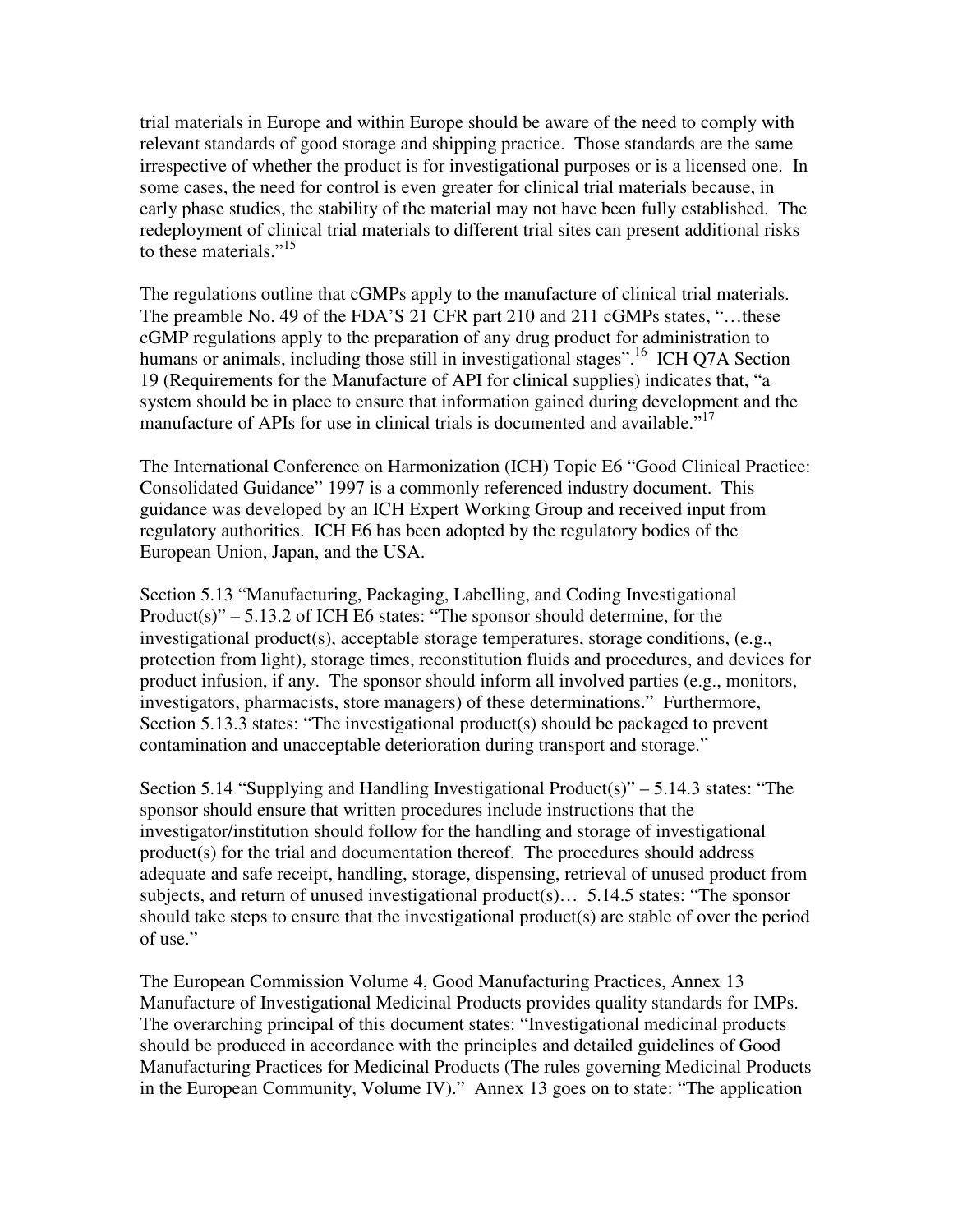of GMP to the manufacture of investigational medicinal products is intended to ensure that trial subjects are not placed at risk, and that results of clinical trials are unaffected by inadequate safety, quality or efficacy arising from unsatisfactory manufacture." Sections of Annex 13 that are particularly relevant to the storage, handling, and distribution of temperature-sensitive goods include "Documentation – Product Specification File, Manufacturing Formulae and Processing Instructions", "Production – Packaging, Labeling", "Quality Control", "Release of Batches", "Shipping, and Recalls and Returns".

Clinical trials demand fast and stress-free delivery. As a result, air transport has been involved in many aspects of the drug delivery process and the world of pharmacopeia in general. Clinical research organizations and university institutions that use laboratory or specific pathogen free animals in the research all rely on air transport to a large extent. The Perishable Cargo Manual (PCM) of the International Air Transport Association (IATA) provides good cold chain management practices specific to air transport. The recently published  $8<sup>th</sup>$  edition of the PCM includes a new chapter, 17 titled: "Air Transport Logistics for Temperature-Sensitive Healthcare Products".18,19

While the above documents provide helpful guidance, all applicable local requirements and regulations need to be reviewed and considered. For example, Health Canada Guide-0069 "Guidelines for Temperature Control of Drug Products during Storage and Transportation" states: "These guidelines not only apply to drugs for human and veterinary use but also to clinical trial drugs for human use."<sup>20</sup> Furthermore Parenteral Drug Association's (PDA) Technical Report No. 39 - Revised 2007: "Guidance for Temperature-Controlled Medicinal Products: Maintaining the Quality of Temperature-Sensitive Medicinal Products through the Transportation Environment" states: "The process defined in this document is for temperature controlled transportation of medicinal products. The same principles may also be applicable for investigational products, intermediates, excipients, active pharmaceutical ingredients (APIs), and diagnostic products that require temperature controlled transportation."<sup>21</sup>

The previous examples are just a few of the existing regulatory and guidance-based standards, they provide a solid background on Good Cold Chain Management Practices related to the storage, handling, and distribution of clinical trial materials.

The following insert is a compilation of pertinent references covering good cold chain management practices for clinical trial material.

| 21 CFR, Volume 5, Part 312,           | Volume 4, Good Manufacturing          |
|---------------------------------------|---------------------------------------|
| <b>Investigational and New Drug</b>   | Practices, Annex 13, Manufacture of   |
| Application                           | Investigational Medicinal Products -  |
|                                       | <b>July 2003</b>                      |
| <b>PAHO</b> – Good Clinical Practices | Health Canada - Guidance for Clinical |
| Document of the Americas              | Trial Sponsors, Clinical Trial        |
|                                       | Applications June 11, 2003            |
| 2006 No.1928, The Medicines for       | Directive 2001/83/EC – November       |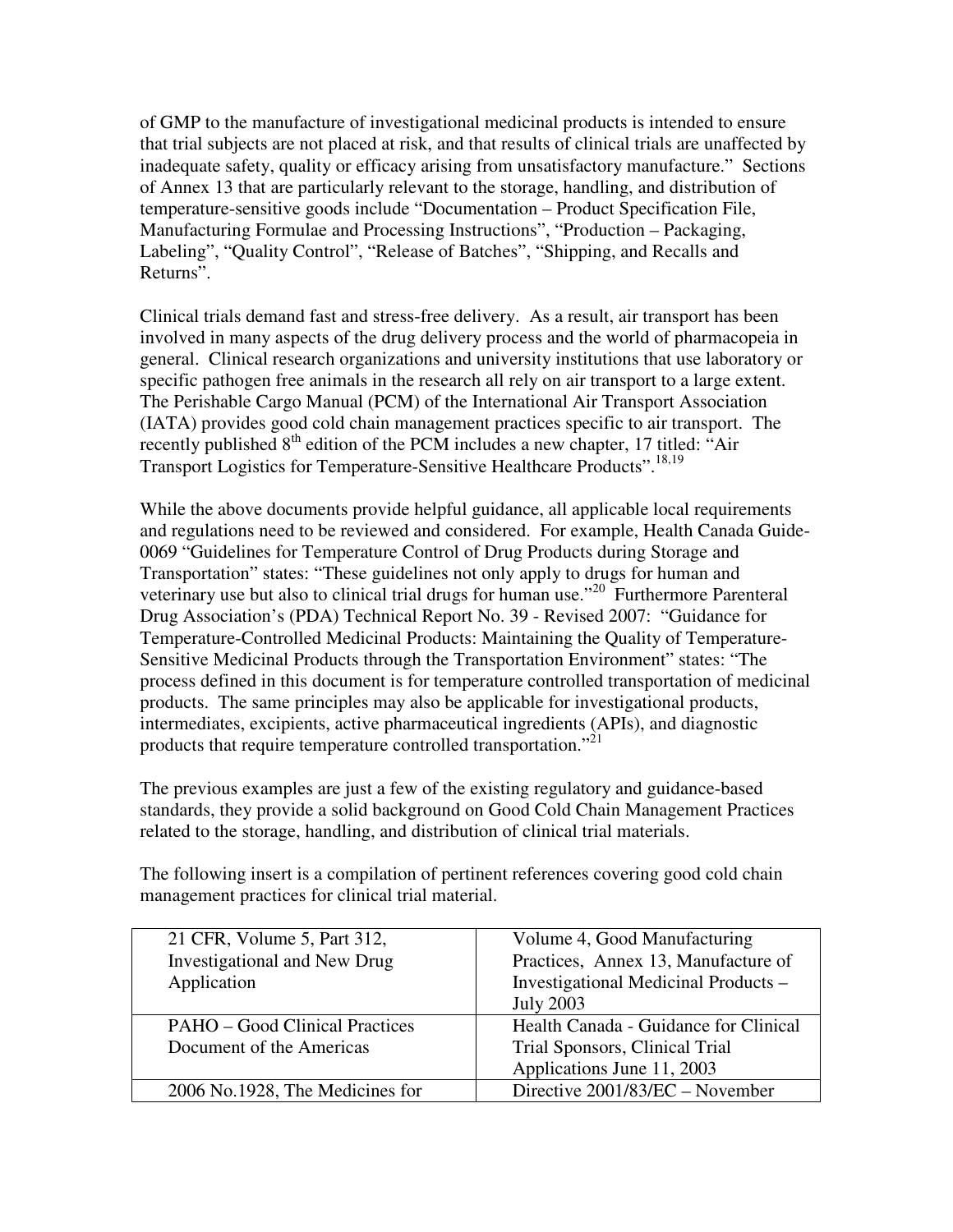| Human Use (Clinical Trials)         | 2001                                       |
|-------------------------------------|--------------------------------------------|
| <b>Amendment Regulations 2006</b>   |                                            |
| MHRA Guidance Note No. 6, Notes for | Directive $2001/20/EC - April 2001$        |
| Applicants and Holders of Wholesale |                                            |
| Dealer's License – Revised August   |                                            |
| 2006                                |                                            |
| Commission Directive 2005/28/EC -   | EMEA, VICH Topic GL9 (GCP)                 |
| April 2005                          | Guideline of Good Clinical Practices -     |
|                                     | July 4, 2000                               |
| Statutory Instrument 2004 No. 1031, | WHO – Standard Operating Procedures        |
| The Medicines for Human Use         | for Clinical Investigators – March 1999    |
| (Clinical Trials) Regulations 2004  |                                            |
| Commission Directive 2003/94/EC -   | Health Canada – Guidance for Industry,     |
| October 2003                        | <b>General Considerations for Clinical</b> |
|                                     | Trials, ICH Topic E8 - 1997                |
| ICH E6 Good Clinical Practice       |                                            |
| Consolidated Guidance - April 1996  |                                            |

### **Conclusion and Recommendations**

The growth in the bio-pharmaceutical market combined with the complexity of the clinical supply chain and global regulatory environment require that all supply chain partners are aware of appropriate regulations, local requirements, Pharmacopeial standards, and industry best practices related to the storage, handling and distribution of temperature-sensitive products. Regulatory guidance and inspectional trends demonstrate a focus on Good Cold Chain Management Practices. All partners should have the distinct common goal in terms of ensuring that each patient and site is supplied with the correct medication at the right time and in the right condition.

NOTE: The concept of Good Cold Chain Management Practices for Clinical Trails Materials/Investigational Medicinal Products was presented at the PDA Annual Meeting, Pacific Region Clinical Supplies (PARCS) Conference, and Sensitech / World Courier sponsored Webinar.<sup>22,8,23</sup>

#### **Acknowledgement**

The author appreciates the cooperation of Henry Ames, Director of Strategic Marketing, Sensitech in the preparation of this article.

#### **About the Author:**

**Rafik H. Bishara, Ph.D.**, Is the current Chair of the Pharmaceutical Cold Chain Interest Group (PCCIG), Parenteral Drug Association (PDA). Dr. Bishara has served as a Temporary Adviser to the World Health Organization (WHO) since July, 2007. Dr. Bishara retired from his position as Director, Quality Knowledge Management and Technical Support, Eli Lilly and Company after a 35-year career. During his tenure at Eli Lilly and Company, Dr. Bishara was responsible for the Quality Knowledge Management, Global Compendial Affairs, Stability and Distribution Excellence, Global Product Protection, Special Security Substances and Controlled Substances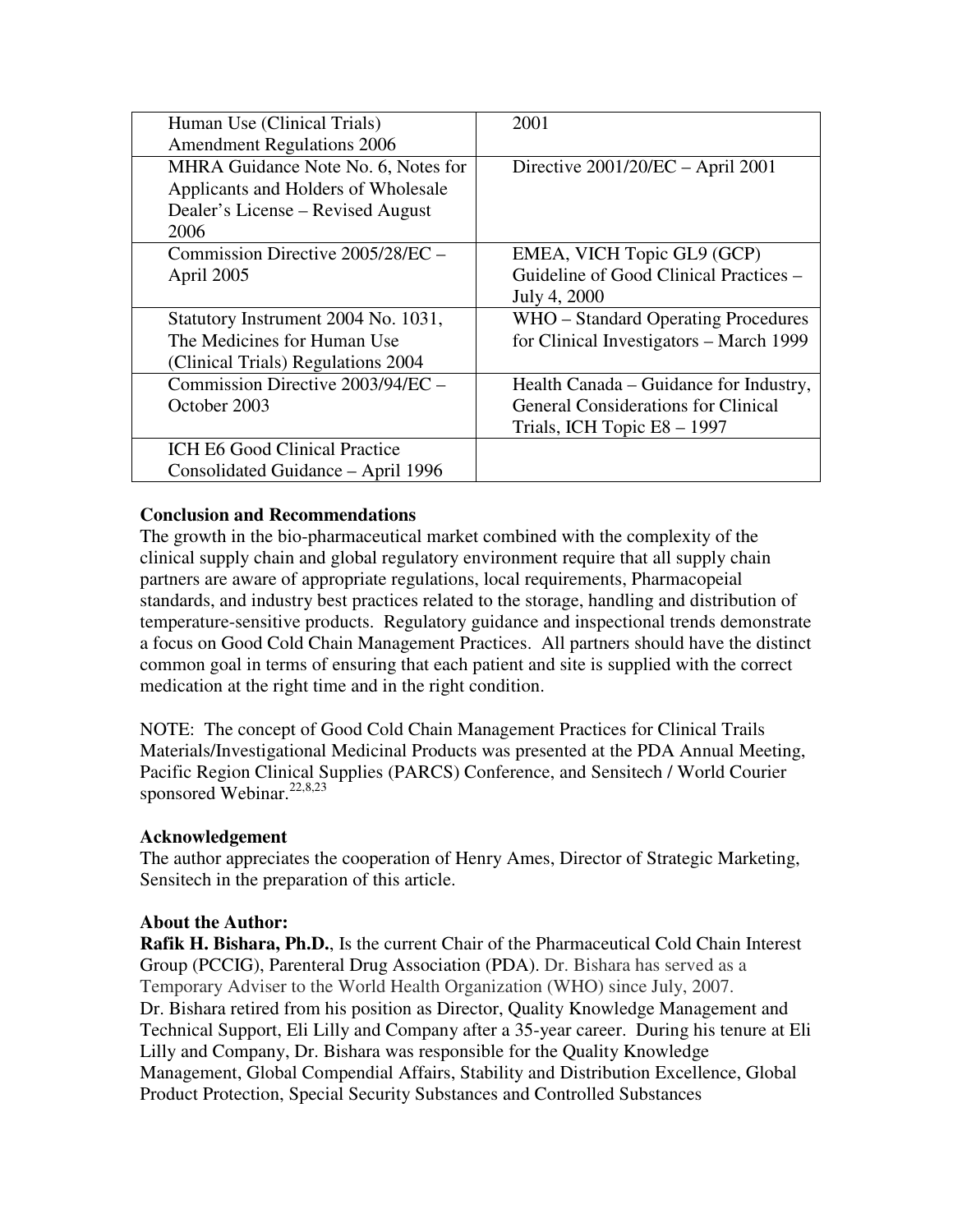Administration. Dr. Bishara frequently chairs and presents at industry leading conferences, has authored numerous articles, and technically advised several organizations on Good Cold Chain and Temperature - Controlled Management Practices. Dr. Bishara received his Ph.D. from Purdue University, Indiana, USA.

Dr. Bishara may be reached at: rafikbishara2@yahoo.com

#### $\overline{a}$ **REFERENCES**

<sup>1</sup> 2006-2007 Healthcare Distribution Management Association (HDMA) Factbook, Industry Overview Table 50, p.29

 $2$  The Global Biotech Report 2006: The Rise of Biotech Blockbusters, Sept 2006

<sup>3</sup> Reference: IMS Health Reports, March 2006

<sup>4</sup> "IMS Health Reports Global Pharmaceutical Market Grew 7.0 Percent in 2006, to 643 Billion", March 20, 2007, Contact Lance Longwell, IMS Public Relations, phone: (610) 834-5338, email: llongwell@us.imshealth.com (http://www.imshealth.com/ims/portal/front/articleC/0,2777,6599\_3665\_80560241,00.ht ml)

<sup>5</sup> Taylor, J., "Ship-Shape Trials", Clinical Trial Supply & Packaging, International Clinical Trials, Autumn 2006 www.samedanltd.com

<sup>6</sup> Dunlap, R., President and Managing Director, Almac Clinical Services, "New Horizons for Clinical Trials", PMPS January 2007 (http://www.almacgroup.com/papers/clinicalServices.aspx)

<sup>7</sup> Black, A., "E-Logistics in Cold Chain Management", European Pharmaceutical Contractor (EPC), Summer 2003 (http://www.samedanltd.com/members/archives/EPC/Summer2003/AlastairBlack.htm)

<sup>8</sup> Bishara, R.H.: Good Cold Chain Management Practices for Clinical Trial Materials, Pacific Region Clinical Supplies (PARCS), San Diego, CA, April 13, 2007

<sup>9</sup> Quinn, F.J., "New Solutions Aid Cold Chain Management in Clinical Trials", Pharmaceutical Commerce, March 2006, pp. 13 and 29

<sup>10</sup> Harber, P., "Case History- Sharing the Ride," Pharmaceutical & Medical Packaging News, July 2007, pp. 56-58, 59

<sup>11</sup> "Wyeth, DHL Team Up to Handle Global Clinical Logistics," Pharmaceutical Commerce, January/February, 2007, p. 10.